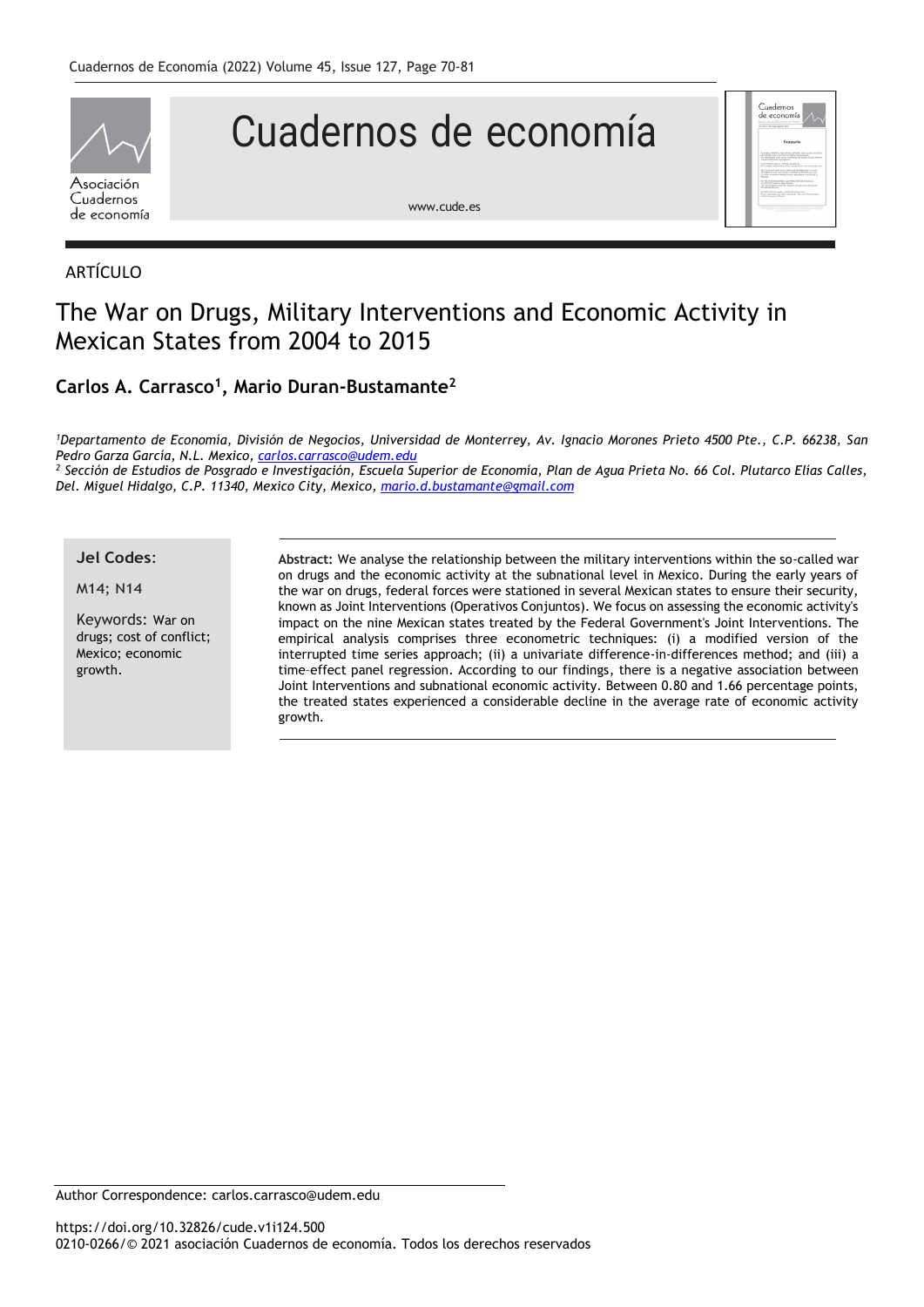**Resumen:** En este trabajo analizamos la relación entre las intervenciones policiaco-militar dentro de la llamada guerra contra las drogas y la actividad económica subestatal en México. Los Operativos Conjuntos implicaron el desplazamiento de la fuerza pública federal a algunos Estados mexicanos con el fin de garantizar la seguridad en esos territorios. El análisis empírico se compone de la aplicación de tres técnicas econométricas: (i) una versión modificada de las series de tiempo interrumpidas; (ii) un modelo univariante de diferenciaen-diferencias; y (iii) una regresión de panel con efectos fijos temporales. De acuerdo con nuestros resultados, existe una relación negativa entre las intervenciones policiaco-militar a través de los Operativos Conjuntos y la actividad económica subnacional en México. Los Estados mexicanos intervenidos presentaron una disminución en la tasa de crecimiento de la actividad económica estatal de entre 0.80 y 1.66 puntos porcentuales.

**Palabras clave:** Guerra contra las drogas, costo del conflicto, México, crecimiento económico

**Códigos JEL:** K42, H77, C21

#### **1. Introduction**

One of the first initiatives proposed by President Felipe Calderón's Mexican government was the so-called "war on drugs." On 11 December 2006, the Secretaries of the Government, Defense, Navy, and Public Security and the Republic's General Attorney jointly announced Operación Conjunta Michoacán (República, 2006) (Presidencia, 2006). As one of the Calderón Government's three priorities, the war on drugs sought to strengthen the security of the Mexican people throughout the country's regions. An essential part of the war on drugs was implemented through police/military interventions under *Operaciones Conjuntas* (from now on, Joint Interventions). In the words of the former Secretary of the Government (Poiré, 2011), Joint Interventions are:

Mechanisms implemented by the Federal Government to combat organised crime are based on the principle of subsidiarity of any federal system. When a governor considers that the support of the federal forces is required to guarantee security in the territory, it is designed such that elements of the different corporations of the Federal Government will be deployed to attend to this request.

Joint Interventions were carried out in nine Mexican states between 2006 and 2015 to combat drug trafficking (Presidency of the Republic as reported in El Universal, 2011). We aim to study and assess the effectiveness of such interventions on economic activity at the subnational level in Mexico. Accordingly, we analyse the effect of the interventions on the growth rate of the State Economic Activity Index (Índice de Actividad Económica Estatal, ITAEE). We compare the trend in the ITAEE between Mexican states that have received Joint Interventions and those that have not. There are several difficulties involved in estimating the economic effect of military interventions. For instance, in a critical Smith (2014) presents several issues that must be examined while evaluating a conflict, including why the impacts of a conflict are quantified and what should be quantified. What is the counterfactual, and how can it be generated? Where do the data come from, what data should be used and how accurate are the data? Furthermore, how can the direct and indirect costs be aggregated?

In our scenario, while measuring the economic impact of Joint Interventions, data availability constraints are crucial. As a

result, we employ three distinct econometric methodologies to determine economic costs in the presence of conflict. (Gardeazabal, 2012). The implementation of three other methods allows us to contrast the results regarding the gains or losses suffered in terms of the ITAEE growth rate in the Mexican states treated by Joint Interventions.

These strategies were chosen for two primary reasons. These methodologies have been used previously to examine the economic consequences of conflict, and they complement one another. Second, data availability constraints place limitations on implementing alternative techniques, such as matching algorithms. The first approximation is performed with a modified version of the interrupted time series approach (Anderton & Carter, 2001; Gardeazabal, 2012). Interrupted time series permits the analysis of the effects of Joint Interventions at the individual level and – as in our proposed modification – at the group level. In addition, we implement the univariate difference-in-differences (DD) method proposed by Ball (2003), in which we use the states subject to Joint Interventions as members of the treated group and the remaining Mexican states as the control group. Finally, we implement a time fixed-effect panel regression. DD and time fixed-effect panel regression techniques analyse intervention effects, differentiating between treated and non-treated states.

The article is structured as follows. In section two, we analyse some critical features of the war on drugs in Mexico and review the recent literature on the relationship between drug trafficking-related crime and economic activity. In section three, we analyse the effects of the Joint Interventions on economic activity through the interrupted time series approach, the univariate DD and the time effect panel regression. Finally, in section four, we present some concluding remarks.

#### **1.1 The War on Drugs and Economic Activity**

In late 2006, the Mexican government announced the beginning of the so-called war on drugs as part of the three priorities of the Calderon presidency. One of those priorities was to strengthen the security of the Mexican people in all the country's regions. In this regard, an important part of the war against drug trafficking was carried out through so-called Joint Interventions (Operaciones Conjuntas), in which federal forces (federal police, army and navy) were deployed to different states, aiming to assure security (Poiré, 2011). The National Development Plan for the period 2007–2012 emphasised the desire to rebuild the state's power through a frontal and effective war against drug trafficking, including battling drug trade and money laundering and dismantling criminal organisations. (Plan Nacional de Desarrollo, 2007).

Table 1 shows the intervention states in Mexico and the date of the interventions. From 2006 to 2015, nine states were subject to interventions with the primary objective of fighting drug trafficking. In addition to these states, interventions took place in two other regions but with mixed goals; that is, other purposes were considered in combating drug trafficking, such as fighting human trafficking in the southern region. As a consequence of the interventions, drug-related violence increased significantly, especially in those regions treated by Joint Interventions, with potentially adverse effects on economic performance. The confrontation strategy resulted in the multiplication of drug cartels and a fight for the control of local markets, increasing drug-related crime (Dickenson, 2014; Duran-Martinez, 2015; Guerrero, 2013)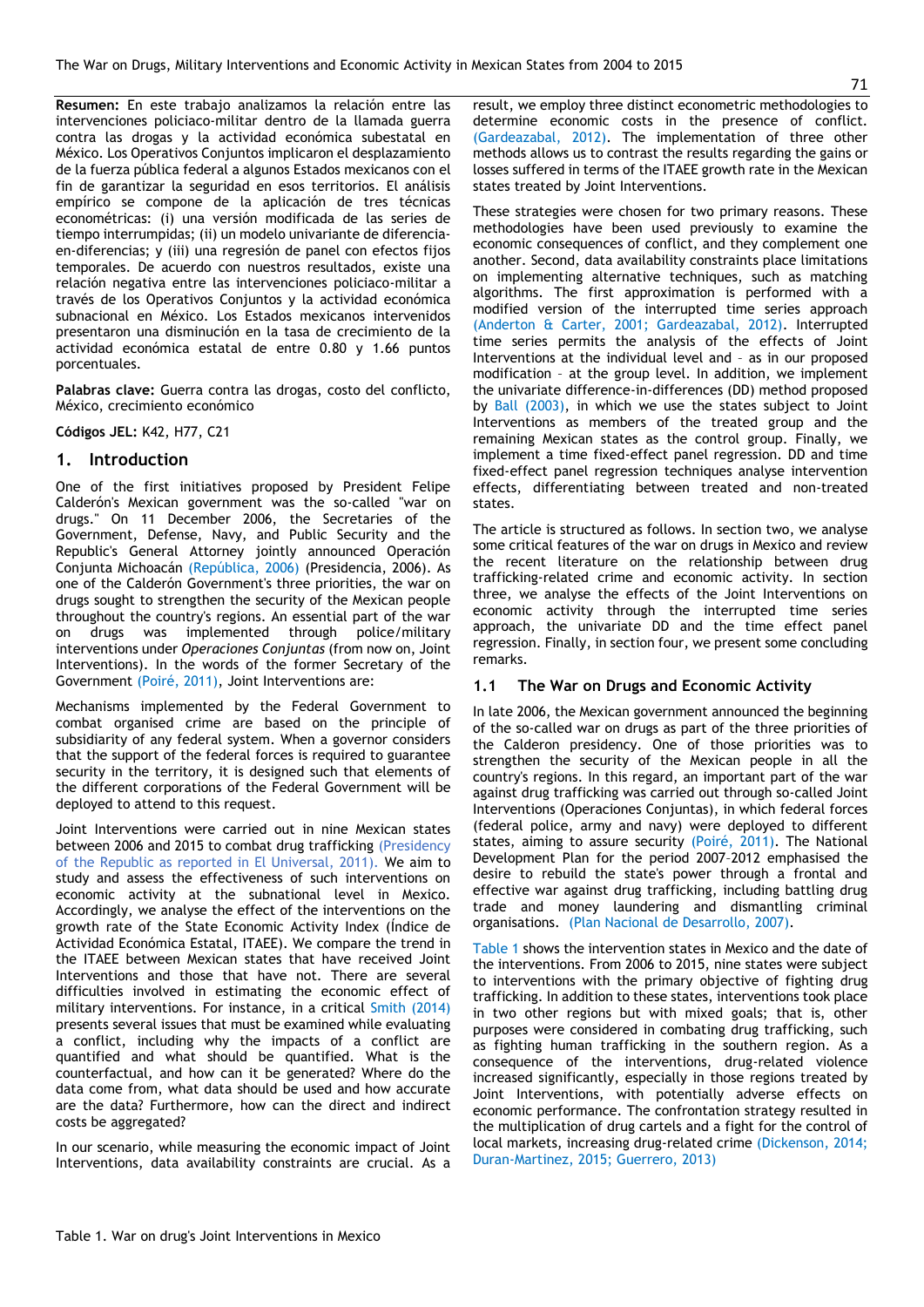| War on drug's Joint Interventions in Mexico |                                                                                                                                                                                                                                                     |                                                 |  |  |  |
|---------------------------------------------|-----------------------------------------------------------------------------------------------------------------------------------------------------------------------------------------------------------------------------------------------------|-------------------------------------------------|--|--|--|
| Intervention date (MM/YYYY)                 | Intervention region                                                                                                                                                                                                                                 | The Mexican States involved in the intervention |  |  |  |
| 12/11/2006                                  | Michoacán                                                                                                                                                                                                                                           | Michoacán                                       |  |  |  |
| 01/02/2007                                  | Tiiuana                                                                                                                                                                                                                                             | Baja California                                 |  |  |  |
| 01/15/2007                                  | Guerrero I                                                                                                                                                                                                                                          | Guerrero                                        |  |  |  |
| 01/22/2007                                  | Triángulo Dorado                                                                                                                                                                                                                                    | Chihuahua                                       |  |  |  |
|                                             |                                                                                                                                                                                                                                                     | Sinaloa                                         |  |  |  |
|                                             |                                                                                                                                                                                                                                                     | Durango                                         |  |  |  |
| 01/01/2008                                  | Noreste                                                                                                                                                                                                                                             | Nuevo León                                      |  |  |  |
|                                             |                                                                                                                                                                                                                                                     | Tamaulipas                                      |  |  |  |
| 03/28/2008                                  | Ciudad Juárez                                                                                                                                                                                                                                       | Chihuahua                                       |  |  |  |
| 05/14/2008                                  | Sinaloa                                                                                                                                                                                                                                             | Sinaloa                                         |  |  |  |
| 10/04/2011                                  | Veracruz                                                                                                                                                                                                                                            | Veracruz                                        |  |  |  |
| 10/06/2011                                  | Guerrero Seguro                                                                                                                                                                                                                                     | Guerrero                                        |  |  |  |
| <b>Other interventions</b>                  |                                                                                                                                                                                                                                                     |                                                 |  |  |  |
| 08/24/2009                                  | Frontera Sur                                                                                                                                                                                                                                        | Chiapas                                         |  |  |  |
| 05/09/2012<br>$\sim$ $\sim$ $\sim$<br>.     | <b>Morelos</b><br>$\mathbf{r}$ . The set of the set of the set of the set of the set of the set of the set of the set of the set of the set of the set of the set of the set of the set of the set of the set of the set of the set of the set of t | Morelos                                         |  |  |  |

Source: Presidency of the Republic as reported in El Universal, 2011

The economic literature written since the pioneering work of Becker (1968) is mainly concerned with estimating the economic cost of crime, including the economic cost of different types of violent conflict (Brück & De Groot, 2013). In this regard, the consequences and functioning of transmission channels connecting criminality to economic activity – and the resulting violence – are contingent on various circumstances. . One such factor is related to the origin of the crime and the type of violence it generates. For instance, Collier (1999) studies the effects of civil war and points out the channels through which it affects economic performance: the destruction of resources, the disruption of infrastructure, the diversion of public expenditure from output-enhancing activities, dissaving and the change in portfolio preferences towards foreign assets. While the violence caused by the war on drugs is distinct from the violence generated by a civil war, some of the economic consequences may be comparable, given the presence of conflict within the country. Two factors must be considered when analysing the effects of the war on drugs.: 1) violence is generated by the confrontation between the government and private agents as a consequence of illegal activities related to organised crime; and 2) the conflict is mainly domestic, though triggered by external conditions (such as American consumers' increasing demand for drugs in a global context of drug prohibition). With these two ideas in mind, it is possible to analyse the actions that have been taken at the international level in conflicts of a similar nature Globally, Pinotti (2015b) finds that the presence of organised crime is associated with lower levels of output per capita. In addition, politicians are more corrupt and more exposed to the risk of violence in countries with a greater presence of criminal organisations.

At the country level, two cases stand out due to their potential similarities to the Mexican case. On the one hand, in the Colombian conflict (a mixture of drugs, organised crime and guerrilla warfare), Villa (2014) studied the linkages between violence generated by armed conflict, organised crime and economic growth. They discovered adverse effects on GDP at the regional level due to increased armed conflict and unlawful income appropriation activities using a panel of Colombian regions. Additionally, they noted that ending armed conflict would result in an average boost in regional GDP growth of 4.4 percent. Another relevant case is the Italian one, referring to an organised crime scheme run by the mafia. (Pinotti, 2015b) analyses the economic development of two regions in southern Italy (Apulia and Basilicata) with mafia activity after the 1970s. Their results indicate that the presence of the mafia decreases the GDP per capita by 16 per cent. Moreover, Barone (2013) highlight that criminal organisations reallocate public

investment subsidies to those places where their influence is more substantial while increasing corruption in the public administration sector.

In the case of Mexico, there have been different attempts to analyse the socioeconomic effects of the war on drugs and drug trafficking-related crime (Ashby & Ramos, 2013; Balmori de la Miyar, 2020; Bel & Holst, 2018; BenYishay & Pearlman, 2014; Carrasco, 2018; Enamorado, López-Calva, Rodríguez-Castelán, & Winkler, 2016; Garduño-Rivera, 2014; Márquez-Padilla, 2015; Ríos, 2016; Robles, 2013; Sánchez-Juárez I., 2021; Verdugo-Yepes, 2015). The impact of the war on drugs can be assessed from different perspectives: the violence associated with the presence of cartels and their operations; drug production and trafficking in terms of volume and monetary value; the health problems related to addiction; and the effects on economic activity in states or regions with issues of violence related to drug trafficking. However, one of the main constraints on evaluating the impact of drug policies is the lack of data over a sufficiently long-time span to assess the change in the relevant variables at the state and local levels.

Additionally, Atuesta-Becerra (2014) identifies three explanations for the difficulty inherent in conducting a critical review of intervention programs: 1) there are no direct links between the strategies implemented and the objectives established; 2) no periodic modifications were made in response to negative findings; and 3) in the majority of cases, there were insufficient specific actions associated with the strategies and objectives' implementation. In this regard, Madrazo-Lajous (2018) highlight that military interventions were characterised by increased improvisation and growing lethality but no in-depth research was conducted before interventions. In our case, the army interventions within the war against drug trafficking are evaluated by analysing its effects on economic activity at the state level.

What mechanism connects the application of Joint Interventions in a region and an increase/decrease in economic activity? The war on drugs has led to a substantial increase in drug-related violence in intervention states. Such a spiral in violence could disincentivise economic growth in these regions in several ways. First, the increase in drug-related violence could be reflected in an increment in firms' costs, either related to hiring new staff to guarantee a more secure environment or the payment of extortion fees in the territories dominated by organised crime. If we add to the previous point the disincentives for new investments, massive amounts that require a stable and secure environment to foresee investment returns, the relocation of firms and unique assets to relatively safer places can be expected.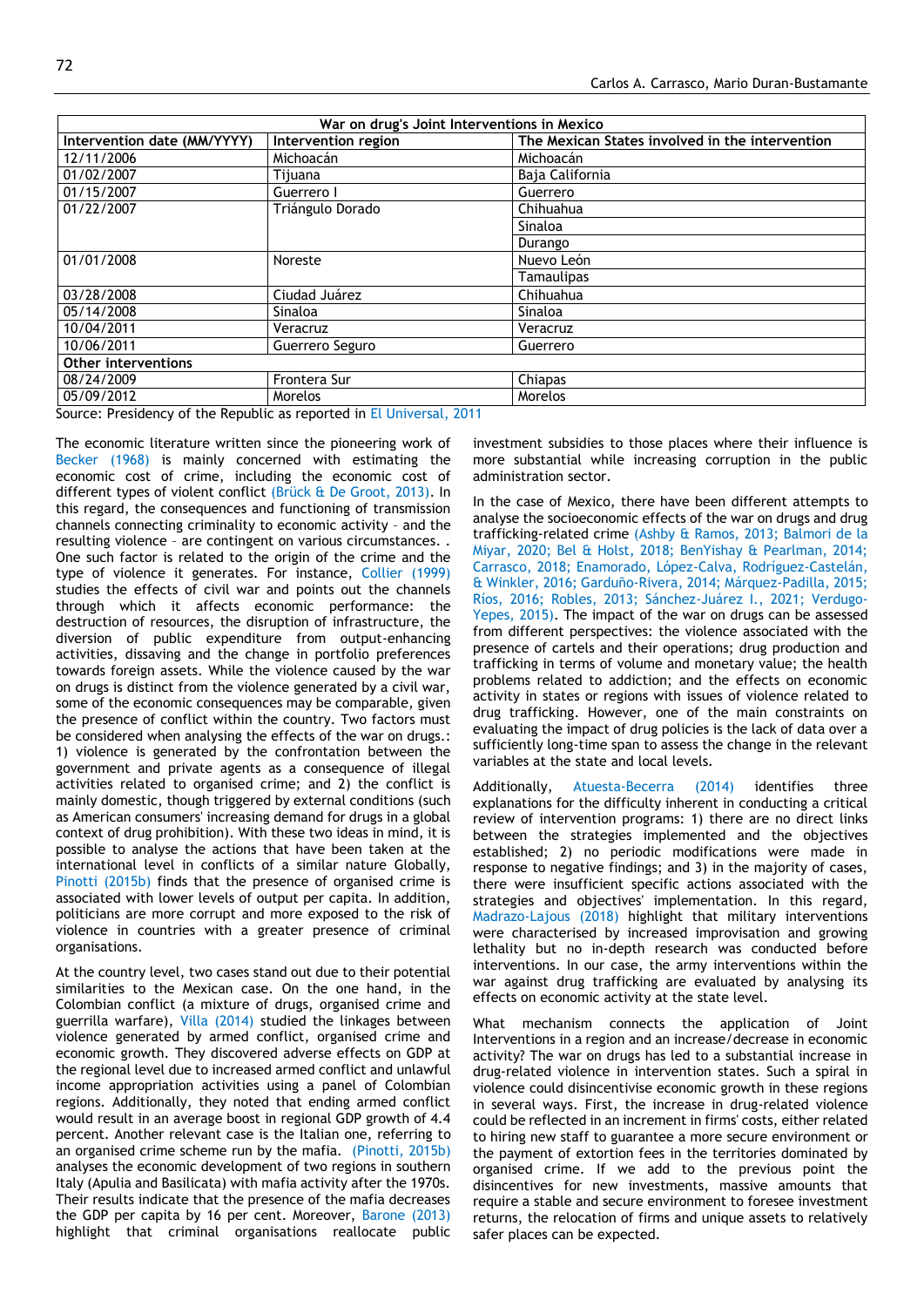Second, in a context of increased violence, highly educated workers could decide to move their residence to safer places, and at the same time, the capacity to attract talent to regions with greater violence will diminish (Carrasco, 2018). In addition, the war on drugs could be seen as an opportunity for social mobility, implying the relocation of productive human resources to crime-related economic activities. To summarise, a hostile and insecure environment could limit economic growth by relocating resources from productive activities and promoting, in relative terms, economic activities with relatively low added value.

Recently, the economic literature on the effects of the war on drug trafficking and associated crime on the Mexican economy has expanded, although it is still relatively sparse. Robles (2013) point out a threshold of violence related to drug trafficking above which general economic activity contracts at the aggregate level. Therefore, in escalating violence, economic activity shrinks, as do labour participation and employment.Enamorado, López-Calva, and Rodríguez-Castelán (2014) studied the effect of crime on income growth in Mexico, separating the effects of corruption related to drug trafficking from those related to other types of crime. Their results indicate that drug-related crime harms income growth, while, for non-drug-related crime, the effect is not significant. In this regard, Bel and Holst (2018) analyse the impact on economic development of the increment in homicides and changes in the military budget within the war on drugs, finding that homicides are negatively associated with state GDP growth while military expenditure has positive effects on per capita economic growth.

Verdugo-Yepes (2015) study the transmission of crime shocks to the economy in the 32 Mexican states at the regional level. Their analysis points to the complexity of the relationship at the state level, presenting a large range of responses to crime shocks among states with different magnitudes and signs. Garduo-Rivera (2014) examines the regional economic impact of illicit drugs on Mexico's population, economic units, and gross census added value in this regard. (VAB, which measures the size of the economy of each municipality) as well as the effect on the determinants of the gross domestic product (GDP) at the state level. Their results highlight the existence of migratory movements from the most violent municipalities to relatively quieter ones, as well as higher growth rates of economic units in less violent cities. In addition, in the more violent cities, the VAB is reduced, which is explained by the relocation of companies. Similarly, the states with the most significant decline in economic activity have the highest number of homicides related to drug trafficking.

Regarding the labour market, BenYishay and Pearlman (2014) study the impact of violent crime associated with the war against drug trafficking on the participation of the adult labour force in Mexico. Their results show a negative effect of the change in homicide rates on working hours, impacting selfemployed workers more significantly. In this regard, Carrasco (2018) show that increases in drug-related violence in municipalities in intervention states are associated with increments in the share of low-income workers, whereby the more violent the city, the more significant the increase in the share of low-income workers is. Moreover, there is a negative relationship between drug-related violence and labour income, significantly negatively affecting inequality in more insecure areas (Velásquez, 2020).

Additionally, the study examined the consequences of the war on drugs and drug trafficking-related violence on human wellbeing. Enamorado et al. (2014) discuss how drug-related criminality affects inequality. Their findings indicate that a one-point increase in the Gini coefficient increases more than 36% of the number of drug-related homicides. Balmori de la Miyar (2020) demonstrates the distinct effects of violence and drug-related violence on mental well-being, whereas Márquez-Padilla (2015) indicate that the increase in violence in Mexico since 2006 has had a negligible effect on total enrolment of students and demonstrates that some students could be displaced from high-violence municipalities to low-violence municipalities without

Finally, at the sectoral level, Ríos (2016) points out that increases in the criminal presence and violent crime reduce economic diversification, increase sectoral concentration and reduce economic complexity. Likewise, Ashby and Ramos (2013) studied the responses of foreign direct investment (FDI) to organised crime for different industries in Mexico. Their results indicate that the presence of organised crime discourages foreign investment in financial services, commerce and agriculture. In the case of manufacturing, the effects are not significant, whereas, in oil extraction and mining, the results are positive.

The effects of the Joint Interventions on economic activity have not been widely studied. Balmori de la Miyar (2020) paper is, to our knowledge, pioneering in the study of the economic cost of conflict in the Mexican war on drugs, using the Joint Interventions as a benchmark. Balmori de la Miyar uses synthetic methods to create the counterfactual and points out that the war on drugs translated into a decrease of 0.5 per cent in the GDP per capita from 2007 to 2012. In addition, his results show that the magnitude of the GDP gap has a direct relationship with the expansion of drug-related violence. Considering the abovementioned points, we aim to contribute to the economic literature related to the effects of the war on drugs by analysing the relationship between Joint Interventions and subnational economic activity measured through the ITAEE. Before continuing with the empirical analysis, it is necessary to highlight some points about the ITAEE variable and its behaviour during the study period.

The ITAEE is a short-term economic indicator that measures the evolution of economic activity at the state level in Mexico. Unlike the state GDP, which is published annually, the ITAEE is published quarterly. We conduct an empirical examination of the evolution of the ITAEE, which encompasses all economic sectors. However, the ITAEE can be classified into three economic sectors: primary, secondary, and tertiary. Figure 1 shows the ITAEE growth rate for the primary, secondary, and tertiary sectors as the first approximation. In this case, the average ITAEE growth rate is estimated for treated and nontreated groups of states. The first part of Figure 1 presents the evolution of the primary sector, in which both groups of countries show diverging trends, especially after 2006. The tertiary industry has the closest behaviour between the two groups of states, diverging in 2007 and 2008 but following parallel trends. Finally, the secondary sector presents a particular behaviour. Thus, during the years of Joint Interventions, the volatility of the treated group was higher. Note that the Mexican economy was significantly adversely affected by the global financial crisis in 2009. In addition, in 2009, the spread of influenza forced a temporary closure of non-essential economic activity, reflected in a significant fall in the GDP.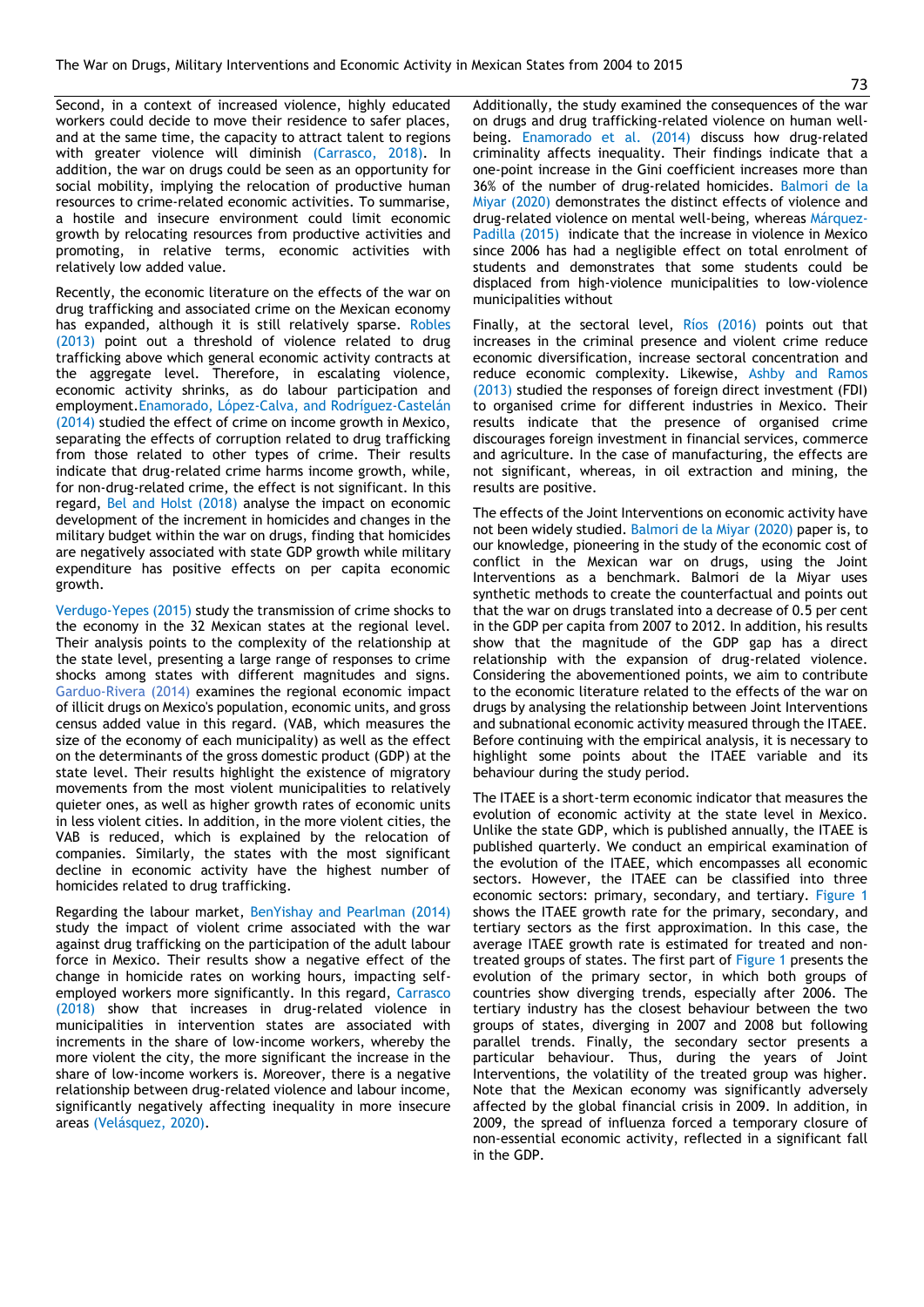

Figure 1. ITAEE trends in treated and untreated states by economic sector.

#### Source: INEGI

#### **1.2 The Impact of The War On Drugs On Subnational Economic Activity**

We formally analyse the relationship between the military interventions within the war on drugs and the economic activity at the subnational level measured using the ITAEE (see Appendix A for source details). We focus on the Mexican states that have undergone a police/military intervention through the Joint Interventions: Baja California, Chihuahua, Durango, Guerrero, Michoacán, Nuevo León, Sinaloa, Tamaulipas and Veracruz.

#### **1.3 The Interrupted Time Series Approach**

The interrupted time series approach is used to analyse the effect of an intervention on a relevant variable (Gardeazabal, 2012). Anderton and Carter (2001) adopt this approach to investigate the impact of conflicts on trade between countries, estimating an equation that considers the periods before, during and after armed conflict, as shown in Eq. (1):

$$
y_t = \beta_1 + \beta_2 Trend_t + \beta_3 Warlevel_t + \beta_4 WarrTrend_t + \beta_5 Peacelevel_t + \beta_6 Peacefrend_t + u_t
$$
 (1)

where  $y_t$  is the relevant variable with which the effect of war is analysed;  $Trend_t$  is the trend for each year in the series;  $\textit{WarLevel}_t$  is a dummy variable that takes the value 0 before the war and 1 for the remaining years;  $WarTrend_t$  takes the value 0 before the war and 1, 2, 3, ... from the beginning of the war to the end of the series;  $\textit{PaaceLevel}_t$  takes the value 1 after the war and 0 otherwise; and  $\textit{PeaceTrend}_t$  takes the value 0 before and during the war and the values 1, 2, 3, ... following the end of the war. We consider two relevant factors to specify the regression for the interrupted time series approach. First, as the years of intervention coincide with the outbreak of the global financial crisis, we introduce the quarterly annualised growth rate of industrial production in the United States (US) as an independent variable; accordingly, we control for the

effect that the crisis could have on the growth rates of state economic activity. Second, in our case, it is difficult to define the end date of the intervention, that is, the end of the increased violence associated with the intervention. One possible way of identifying the end of the conflict related to the implementation of Joint Interventions is to determine the period in which homicide deaths return to and remain at or below the average number of homicide deaths recorded by each state before the intervention. Using this criterion in none of the states is evidence of the end of the escalation in violence associated with implementing the Joint Interventions. Therefore, after considering both factors, we specify the first approximation of the interrupted time series approach as follows:

$$
y_t = \beta_1 + \beta_2 USA_t + \beta_3Trend_t + \beta_4InterventionLevel_t + \beta_5InterventionTrend_t + u_t
$$
\n(2)

where  $y_t$  is the ITAEE;  $\mathit{USA}_t$  is the quarterly annualised growth rate of industrial production in the US, which controls for the international financial crisis;  $Trend_t$  takes the values 1, 2, 3, ... for each year in the series; InterventionLevel<sub>t</sub> takes the value 0 before the implementation of the Joint Interventions and 1 in the remaining years; and InterventionTrend<sub>t</sub> takes the value 0 before the Joint Interventions and 1, 2, 3, … otherwise. However, there is a crucial restriction when estimating Eq. (2): the number of available periods is relatively small. To address this restriction, we construct an interrupted time series panel framework that allows us to analyse the effects of Joint Interventions for the group of treated states. Our proposed model is stated in Eq. (3):

$$
y_{it} = \beta_1 + \beta_2 USA_{it} + \beta_3Trend_{it}
$$
  
+  $\beta_4$ InterventionLevel<sub>it</sub>  
+  $\beta_5$ InterventionTrend<sub>it</sub> +  $u_{it}$ 

In Eq. (3), the results should be interpreted the same way as in Eq. (2), with two exceptions. First, the subscripts *i* and *t*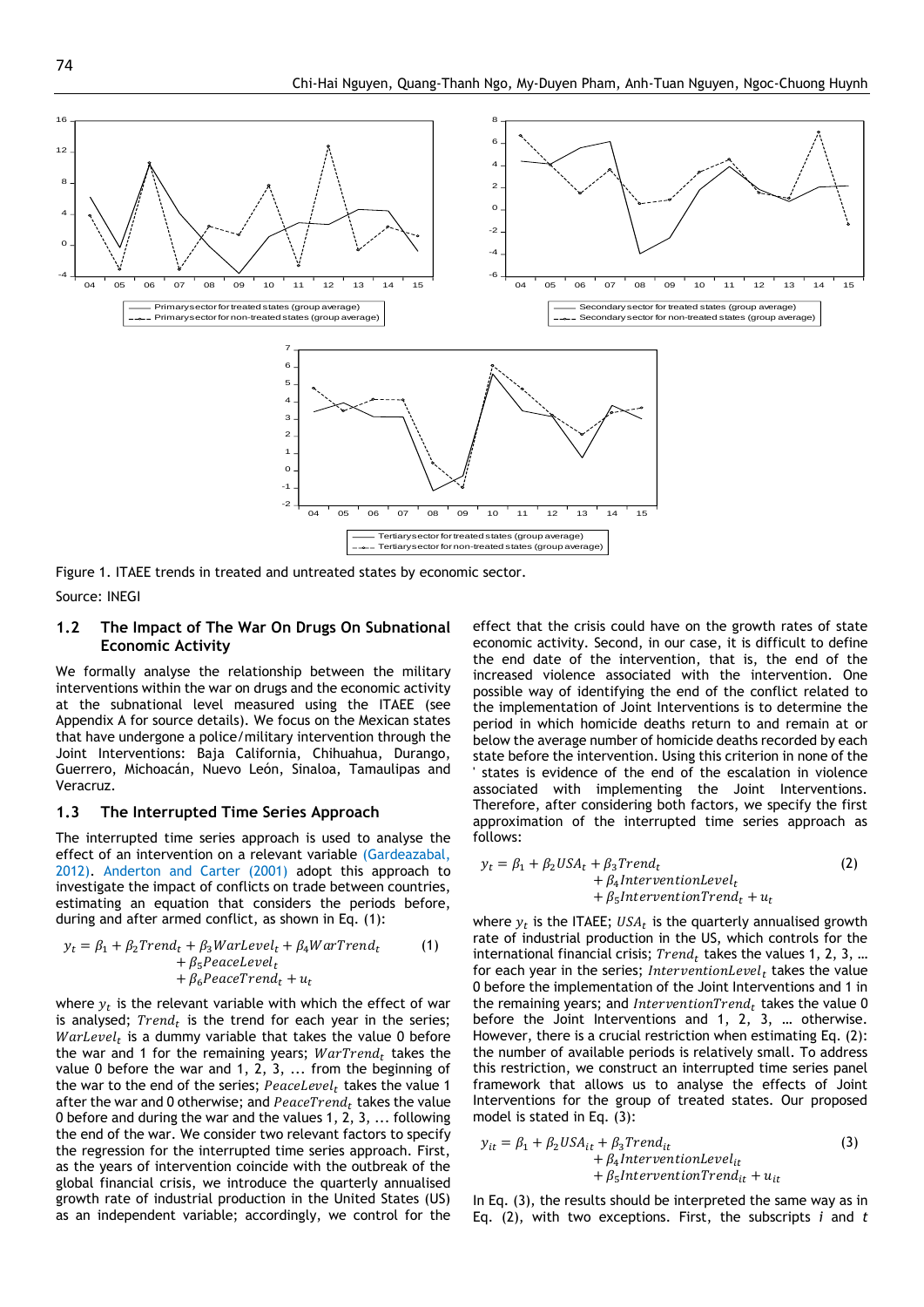indicate the state and period data, respectively. Second, including the variable  $USA_{it}$  is similar to including time fixed effects in the panel regression, the only difference being how the variable should be interpreted. Finally, it should be noted Table 2. Interrupted Time Series Panel Approach

that our proposed model for an interrupted time series panel approach only includes the nine intervention states; that is, there is no comparison with untreated states.

| Interrupted Time Series Panel Approach                                                                                       |                     |                    |  |  |
|------------------------------------------------------------------------------------------------------------------------------|---------------------|--------------------|--|--|
| Dependent variable: Annualized Economics Activity by State (quarterly data; period 2004/1-2015/4)                            |                     |                    |  |  |
|                                                                                                                              | Model 1 (Eq. 3)     | Model 1 $(Eq. 4)$  |  |  |
| Constant                                                                                                                     | $3.640***$ (0.434)  | $3.821***$ (0.466) |  |  |
| <b>USA</b>                                                                                                                   | $0.455***(0.046)$   | $0.465***(0.042)$  |  |  |
| Trend                                                                                                                        | $-0.043$ * (0.0.25) | $-0.067**$ (0.029) |  |  |
| Intervention Level                                                                                                           | $-1.358***(0.609)$  | $-0.801*$ (0.602)  |  |  |
| Intervention Trend                                                                                                           | $0.049*$ (0.031)    | 0.021(0.033)       |  |  |
| Peace Level                                                                                                                  |                     | 0.052(0.929)       |  |  |
| Peace Trend                                                                                                                  |                     | $0.106*$ (0.078)   |  |  |
| R-squared                                                                                                                    | 0.41                | 0.42               |  |  |
| Obs.                                                                                                                         | 432(9x48)           | 432(9x48)          |  |  |
| White cross-section standard errors & covariance. Significance level: *** at 1%, ** at 5%, * at 10%. Im-Pesaran-Shin W-stat, |                     |                    |  |  |
| ADF-Fisher and PP-Fisher unit root tests indicate ITAEE is I(1).                                                             |                     |                    |  |  |

Source: own calculations

The estimation results for Eq. (3) are presented in Table 2. As can be seen, the interrupted time series panel approach indicates a common average decrease in the ITAEE rate of growth after the intervention of 1.36 percentage points. In addition, as the second model, we estimate a specification including the PeaceLevel and PeaceTrend variables, assuming an end of conflict date in 2012 when the parallel trends in the ITAEE average between treated and non-treated states seem to converge (see Figure 2).

 $y_{it} = \beta_1 + \beta_2 USA_{it} + \beta_3 Trend_{it}$  $+ \beta_4$ InterventionLevel<sub>it</sub>  $+ \beta_5$ InterventionTrend<sub>it</sub>  $+ \beta_4 PeaceLevel_{it}$  $+ \beta_5 PeaceTrend_{it} + u_{it}$ (4)

where  $PaceLevel_t$  takes the value 0 before the implementation and during the interventions and 1 in the remaining years of peace; and  $PeaceTrend_t$  takes the value 0 before and during the Joint Interventions and 1, 2, 3, … otherwise. Thus, the second column model includes those peace variables. In this case, the intervention level is statistically significant at the 10 per cent level, with a coefficient of -0.80 (see Table 2). The constant coefficients, the USA variable and the trend, are similar in magnitude and sign to the estimates in column one. Thus, the interrupted time series panel technique indicates that the intervention is connected with a decline in the ITAEE's growth rate. It is also possible to identify the effects of the intervention by controlling for states that were not subject to Joint Interventions. In the following, we incorporate information on the untreated states.

#### **1.4 The Univariate Difference-In-Differences (DD) Approach**

In theoretical terms, the primary causal estimation problem resulting from an intervention can be stated as Eq. (5):

$$
\varphi = y_T - y_N \tag{5}
$$

where  $\varphi$  is the causal impact of the joint intervention treatment on the state economic activity in the intervention states in Mexico,  $y_T$  is the output (the rate of growth of state economic activity) when there is an intervention in the states (that is,  $y_T = [y | P = 1]$ ) and  $y_N$  is the output obtained without an intervention (that is,  $y_N = [y | P = 0]$ ). In the latter term,  $y_N$ , represents what would have happened to the intervention group of states if they had not received the intervention. However, as the intervention states have received the treatment, it is not possible to observe directly what would have happened to them without the treatment.

To solve this estimate difficulty, the DD technique allows estimating a counterfactual by comparing the intervention group to a control (untreated) group and examining the variation in the relevant variable before and after the intervention. Comparisons before and after and between the treated and untreated groups are false counterfactuals. However, when they are combined, we can estimate a relatively robust counterfactual and thus analyse the impact of the intervention (Gertler, 2017). For this to hold, two assumptions are made: parallel trends are presented before the intervention and the unobserved characteristics for both groups, treated and untreated states, remain unchanged.

DD models aim to analyse the differences between two individuals when one of these groups has received a public policy intervention. DD models consider two periods. None of the groups received a public policy intervention in the first period, whereas, in the second period, intervention took place in a group. The DD method makes it possible to identify the effects of the treatment. In addition, DD models allow the removal of bias in the second period in comparisons between the two groups resulting from permanent differences between them and the prejudice resulting from existing trends (Imbens, 2007).

A general approximation for the DD method (Gertler, 2017) is presented in Eq. (6):

$$
\varphi_{DD} = (y_{T,A} - y_{T,B}) - (y_{N,A} - y_{N,B})
$$
\n(6)

where  $\varphi_{DD}$  is the impact of the intervention obtained by applying the DD method, and  $y$  is the relevant variable. In Eq. (6), the subscripts T and N denote whether the state has been treated with Joint Interventions (T) or not (N), while the subscripts B and A denote whether the output was measured before (B) or following (A) the intervention. Therefore, when estimating  $\varphi_{DD}$ , the two false counterfactuals are considered.

Besides the basic DD estimation (Eq. 6), which we use to analyse the effects of Joint Interventions on the ITAEE, we employ the univariate DD method proposed by Ball (2003). In a two-way fixed-effect panel model, the ITAEE of the state *i* at time *t* is given by:

$$
y_{i,t} = a_1 + a_2 E_{i,t} + \theta_i + \varphi_t + \varepsilon_{i,t} \tag{7}
$$

where  $\theta_i$  is the individual effect,  $\varphi_t$  is the time effect,  $\varepsilon_{i,t}$  is an error term for country  $i$  at time  $t$  and  $E_{i,t}$  is a dummy variable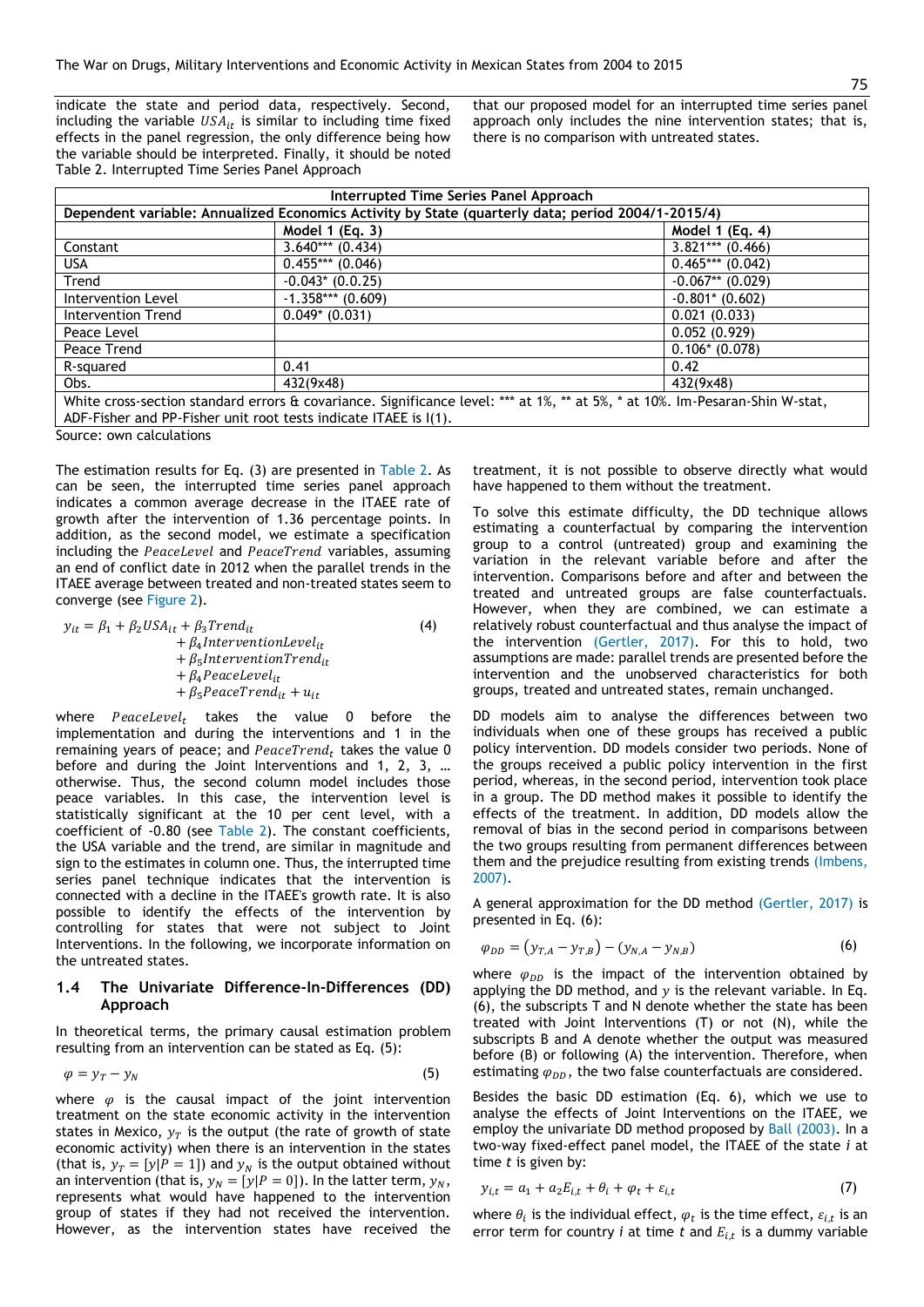taking the value 1 if country *i* received intervention at *t* and 0 otherwise. There are only two periods, the pre-intervention and post-intervention periods. Differentiating Eq. (7), we obtain:

$$
y_{i,Post} - y_{i,Pre} = (\varphi_{Post} - \varphi_{Pre}) + \alpha_2 (E_{i,Post} - E_{i,Pre})
$$
\n
$$
+ (\varepsilon_{i,Post} - \varepsilon_{i,Pre})
$$
\n(8)

Given  $D_i = (E_{i, Post} - E_{i, Pre})$ , we have:

Table 3. Economic activity by the state for Difference-in-Difference estimation

$$
y_{i,Post} - y_{i,Pre} = (\varphi_{Post} - \varphi_{Pre}) + \alpha_2 D_i
$$
  
+ (\varepsilon\_{i,Post} - \varepsilon\_{i,Pre}) \t\t(9)

Following Ball (2003), we can interpret Eq. (10) as the crosscountry estimator of Eq. (9) plus the added  $y_{i,Pre}$  regressor to avoid regression to the mean problem:

$$
y_{i,Post} - y_{i,Pre} = \alpha_1 + \alpha_2 D_i + \alpha_3 y_{i,Pre} + \mu_i
$$
\n(10)

|                     | <b>Periods</b>             | <b>Intervened States</b>     | <b>Period Average</b> |                       |          |  |
|---------------------|----------------------------|------------------------------|-----------------------|-----------------------|----------|--|
|                     | <b>Before Intervention</b> | <b>After Intervention</b>    | <b>Before</b>         | After                 | Change   |  |
| Baja California     | 2004/1-2006/4              | 2007/1-2009/4                | 5.357                 | $-1.297$              | $-6.654$ |  |
| Chihuahua 1         | 2004/1-2006/4              | 2007/1-2009/4                | 5.999                 | $-0.757$              | $-6.756$ |  |
| Chihuahua 2         | 2005/1-2007/4              | 2008/1-2010/4                | 5.349                 | $-1.125$              | $-6.474$ |  |
|                     | 2004/1-2006/4              |                              | 2.899                 |                       |          |  |
| Durango             |                            | 2007/1-2009/4                |                       | $-0.116$              | $-3.015$ |  |
| Guerrero 1          | 2004/1-2006/4              | 2007/1-2009/4                | 4.089                 | 0.549                 | $-3.540$ |  |
| Guerrero 2          | 2008/4-2011/3              | 2011/4-2014/3                | 1.607                 | 1.873                 | 0.266    |  |
| Michoacan           | 2004/1-2006/3              | 2006/4-2009/3                | 2.712                 | 0.638                 | $-2.074$ |  |
| Nuevo Leon          | 2005/1-2007/4              | 2008/1-2010/4                | 6.844                 | 1.249                 | $-5.594$ |  |
| Sinaloa 1           | 2004/1-2006/4              | 2007/1-2009/4                | 4.436                 | 1.223                 | $-3.213$ |  |
| Sinaloa 2           | 2005/2-2008/1              | 2008/2-2011/1                | 4.027                 | $-0.184$              | $-4.211$ |  |
| Tamaulipas          | 2005/1-2007/4              | 2008/1-2010/4                | 4.103                 | 0.457                 | $-3.646$ |  |
| Veracruz            | 2008/4-2011/3              | 2011/4-2014/3                | 1.439                 | 1.622                 | 0.183    |  |
| Average             |                            |                              | 4.072                 | 0.344                 | $-3.727$ |  |
|                     |                            | <b>Non-intervened States</b> |                       |                       |          |  |
|                     | <b>Periods</b>             |                              |                       | <b>Period Average</b> |          |  |
|                     | <b>Before Intervention</b> | <b>After Intervention</b>    | <b>Before</b>         | After                 | Change   |  |
| Aguascalientes      | 2005/2-2008/1              | 2008/2-2011/1                | 6.148                 | 1.648                 | $-4.500$ |  |
| Baja California Sur | 2005/2-2008/1              | 2008/2-2011/1                | 7.574                 | 1.011                 | $-6.563$ |  |
| Campeche            | 2005/2-2008/1              | 2008/2-2011/1                | $-3.829$              | $-6.159$              | $-2.330$ |  |
| Coahuila            | 2005/2-2008/1              | 2008/2-2011/1                | 4.148                 | 1.573                 | $-2.575$ |  |
| Colima              | 2005/2-2008/1              | 2008/2-2011/1                | 4.370                 | 1.260                 | $-3.110$ |  |
| Chiapas             | 2005/2-2008/1              | 2008/2-2011/1                | 0.829                 | 4.458                 | 3.629    |  |
| Ciudad de Mexico    | 2005/2-2008/1              | 2008/2-2011/1                | 3.802                 | 0.820                 | $-2.983$ |  |
| Guanajuato          | 2005/2-2008/1              | 2008/2-2011/1                | 2.871                 | 1.879                 | $-0.992$ |  |
| Hidalgo             | 2005/2-2008/1              | 2008/2-2011/1                | 3.057                 | 1.155                 | $-1.902$ |  |
| Jalisco             | 2005/2-2008/1              | 2008/2-2011/1                | 4.969                 | 0.279                 | $-4.689$ |  |
| México              | 2005/2-2008/1              | 2008/2-2011/1                | 4.639                 | 2.019                 | $-2.619$ |  |
| Morelos             | 2005/2-2008/1              | 2008/2-2011/1                | 3.469                 | 1.272                 | $-2.198$ |  |
| Nayarit             | 2005/2-2008/1              | 2008/2-2011/1                | 3.117                 | 2.134                 | $-0.983$ |  |
| Oaxaca              | 2005/2-2008/1              | 2008/2-2011/1                | 1.514                 | 1.038                 | $-0.476$ |  |
| Puebla              | 2005/2-2008/1              | 2008/2-2011/1                | 4.511                 | 1.574                 | $-2.937$ |  |
| Querétaro           | 2005/2-2008/1              | 2008/2-2011/1                | 6.192                 | 3.020                 | $-3.171$ |  |
| Quintana Roo        | 2005/2-2008/1              | 2008/2-2011/1                | 7.048                 | 1.018                 | $-6.030$ |  |
| San Luis Potosi     | 2005/2-2008/1              | 2008/2-2011/1                | 3.726                 | 2.047                 | $-1.679$ |  |
| Sonora              | 2005/2-2008/1              | 2008/2-2011/1                | 5.405                 | 1.407                 | $-3.998$ |  |
| Tabasco             | 2005/2-2008/1              | 2008/2-2011/1                | 5.903                 | 4.538                 | $-1.364$ |  |
| Tlaxcala            | 2005/2-2008/1              | 2008/2-2011/1                | 1.507                 | 1.638                 | 0.131    |  |
| Yucatán             | 2005/2-2008/1              | 2008/2-2011/1                | 5.344                 | 1.138                 | $-4.207$ |  |
| Zacatecas           | 2005/2-2008/1              | 2008/2-2011/1                | 3.188                 | 7.030                 | 3.842    |  |
|                     |                            |                              |                       |                       |          |  |

Three-year period average before and after the intervention. The only exception is Michoacan, where no data is available for 12 quarters before the intervention but 11 quarters. Source: own calculations

Table 3 shows the data used for estimating Eq. (6) and Eq. (10). As shown in Table 3, we use the three years average for our estimations for the pre- and post-intervention periods. We select three years average due to the data availability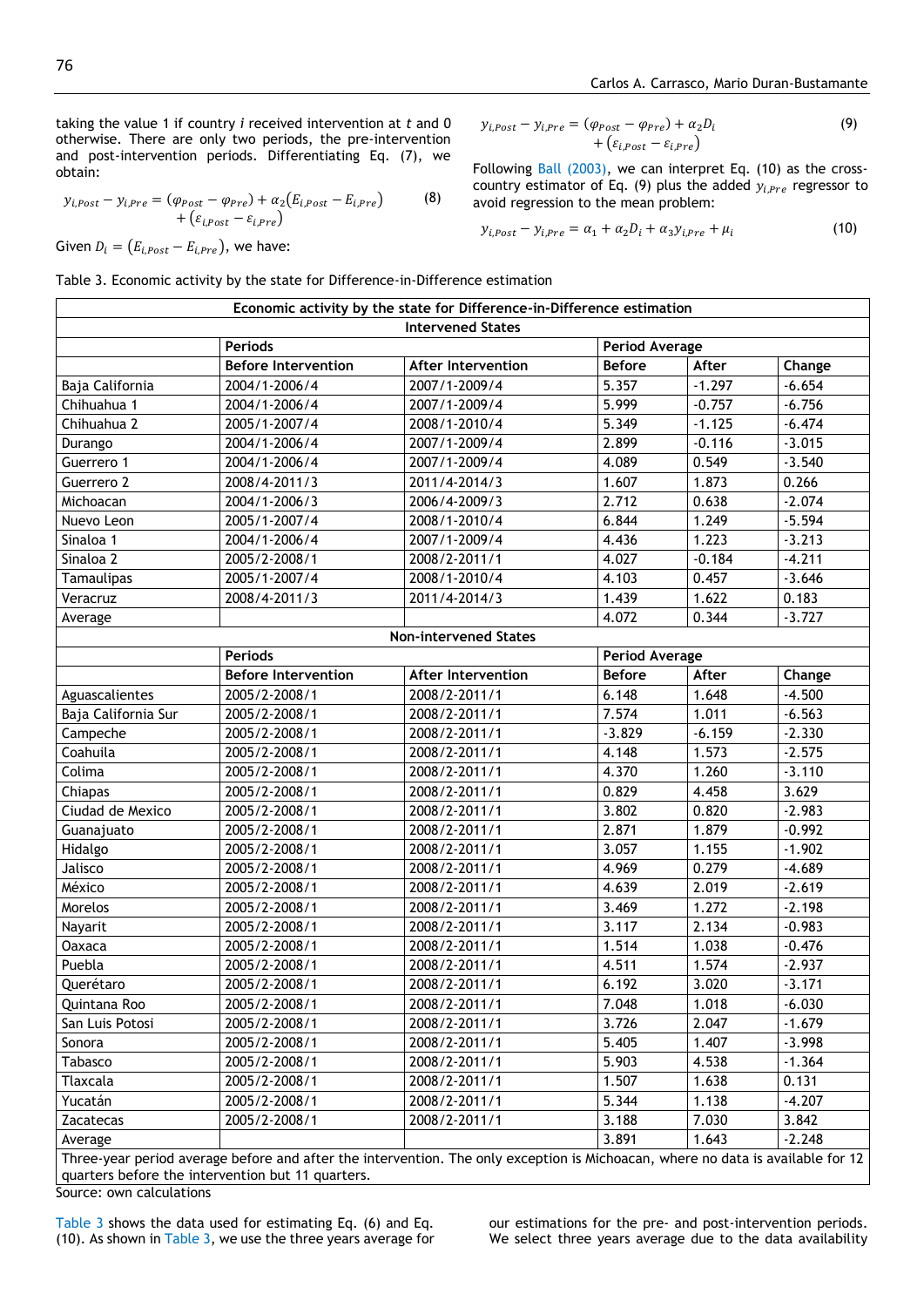restrictions. This maximises the number of cross-country terms included in our estimations. For non-intervention Mexican states, period averages are selected according to the average intervention period, following Ball (2003); for Table 4. Difference-in-Difference estimations

non-intervention states, the pre-intervention period is 2/2005–1/2008, the post-intervention period is 2/2008– 1/2011.

|                                                                                                                                           |                    |                       | Table 4. Difference-in-Differences Estimations |                                                                |                                                                                                                                |                           |  |
|-------------------------------------------------------------------------------------------------------------------------------------------|--------------------|-----------------------|------------------------------------------------|----------------------------------------------------------------|--------------------------------------------------------------------------------------------------------------------------------|---------------------------|--|
|                                                                                                                                           |                    |                       | Part A. Univariate models                      |                                                                |                                                                                                                                |                           |  |
| 4a. Basic Difference-in Differences Estimation (Eq. 6)                                                                                    |                    |                       |                                                | 4b. Ball and Sheridan's Difference-<br>in-Differences (Eq. 10) |                                                                                                                                |                           |  |
| Relevant variable: Annualized Three Years-Average Rate of Growth of the State<br>Economic Activity Index                                  |                    |                       |                                                |                                                                | Dependent variable: Change in<br>Economic Activity by State (Period<br>Average)                                                |                           |  |
|                                                                                                                                           |                    | After<br>intervention | Before<br>intervention                         | Difference                                                     |                                                                                                                                | <b>Benchmark</b><br>Model |  |
| <b>Intervened States</b>                                                                                                                  |                    | 0.344                 | 4.072                                          | $-3.727$                                                       | Constant                                                                                                                       | 0.637(1.544)              |  |
| Non-intervened States                                                                                                                     |                    | 1.643                 | 3.891                                          | $-2.248$                                                       | Before<br>Intervention<br>Average                                                                                              | $-0.741**$ (0.316)        |  |
| Difference                                                                                                                                |                    | $-1.299$              | 0.18                                           | $-1.479$                                                       | Intervention<br>Dummy                                                                                                          | $-1.346**$ (0.565)        |  |
|                                                                                                                                           |                    |                       |                                                |                                                                | R-squared                                                                                                                      | 0.48                      |  |
|                                                                                                                                           |                    |                       |                                                |                                                                | Obs.                                                                                                                           | $\overline{35}$           |  |
|                                                                                                                                           |                    |                       |                                                |                                                                | White heteroskedasticity-consistent<br>standard errors in parentheses.<br>Significance level: *** at 1%, ** at 5%,<br>* at 10% |                           |  |
|                                                                                                                                           |                    |                       | Part B. Multivariate models (Eq. 11)           |                                                                |                                                                                                                                |                           |  |
|                                                                                                                                           | Model 1            |                       | Model 2                                        |                                                                | Model 3                                                                                                                        |                           |  |
| Constant                                                                                                                                  | $-1.438(9.894)$    |                       | 1.171(10.148)                                  |                                                                | 0.433(1.708)                                                                                                                   |                           |  |
| Before<br>Intervention<br><b>ITAEE Average</b>                                                                                            | $-0.967***(0.225)$ |                       | $-0.864***$ (0.225)                            |                                                                | $-0.731**$ (0.316)                                                                                                             |                           |  |
| Intervention<br>Dummy                                                                                                                     | $-1.661**$ (0.729) |                       | $-1.623***$ (0.567)                            |                                                                | $-1.349*$ (0.728)                                                                                                              |                           |  |
| Before<br>Intervention Prod                                                                                                               | 0.624(0.338)       |                       | 0.364(0.263)                                   |                                                                |                                                                                                                                |                           |  |
| Before<br>Intervention<br><b>L_FDI</b>                                                                                                    | $-0.458(0.397)$    |                       | $-0.277(0.295)$                                |                                                                |                                                                                                                                |                           |  |
| Before                                                                                                                                    |                    |                       |                                                |                                                                |                                                                                                                                |                           |  |
| Intervention                                                                                                                              |                    |                       |                                                |                                                                |                                                                                                                                |                           |  |
| L_Publnv                                                                                                                                  | 0.281(0.517)       |                       | 0.080(0.505)                                   |                                                                |                                                                                                                                |                           |  |
| Prod change                                                                                                                               | 0.464(0.279)       |                       |                                                |                                                                | 0.202(0.223)                                                                                                                   |                           |  |
| L_FDI change                                                                                                                              | 0.327(0.856)       |                       |                                                |                                                                | 0.751(0.860)                                                                                                                   |                           |  |
| L_Publnv change                                                                                                                           | $-0.224(0.812)$    |                       |                                                |                                                                | 0.354(0.775)                                                                                                                   |                           |  |
| R-squared                                                                                                                                 | 0.61               |                       | 0.53                                           |                                                                | 0.51                                                                                                                           |                           |  |
| Obs.                                                                                                                                      | $\overline{35}$    |                       | $\overline{35}$                                |                                                                | $\overline{35}$                                                                                                                |                           |  |
| White beterocked acticity-consistent standard errors in parentheses Significance level: *** at $10^\circ$ ** at $5^\circ$ * at $10^\circ$ |                    |                       |                                                |                                                                |                                                                                                                                |                           |  |

White heteroskedasticity-consistent standard errors in parentheses. Significance level: \*\*\* at 1%, \*\* at 5%, \* at 10% Source: own calculations

Part A of Table 4 presents the results of our DD models (Eq. (6) and Eq. (10)). Our results show that intervention states exhibit a significant decrease in the average rate of growth of the ITAEE of between 1.48 percentage points in the basic model and 1.35 percentage points in Ball and Sheridan's approach. In addition, a 1% higher average rate of growth in the preintervention period implies a decrease of 0.74 percentage points. To summarise, according to our models, the growth rate for the second period declines by between 1.35 and 1.48 percentage points for the Mexican states receiving the intervention. While the DD approach enables us to estimate a relatively robust counterfactual by combining two false counterfactuals, it assumes that parallel trends are provided before the intervention and that the unobserved attributes for both treated and untreated states remain unchanged. (Gertler,

2017). If these assumptions are not met, an estimation bias will occur if the unobserved behaviour of the states diverges between those that receive an intervention and those that do not. Figure 2 shows the four-period moving-average ITAEE growth rate for treated and untreated states. According to Figure 2, treated and untreated states seem to follow similar trends in the ITAEE growth rate before the intervention and after 2012. However, during the implementation of Joint Interventions, and coinciding with the global financial crisis and its aftermath, the ITAEE growth rate for treated states was lower than the ITAEE growth rate for untreated states. To improve the difference-in-differences estimations of Eq. (10), we estimate Eq. (11) to account for the different characteristics of treated and untreated states: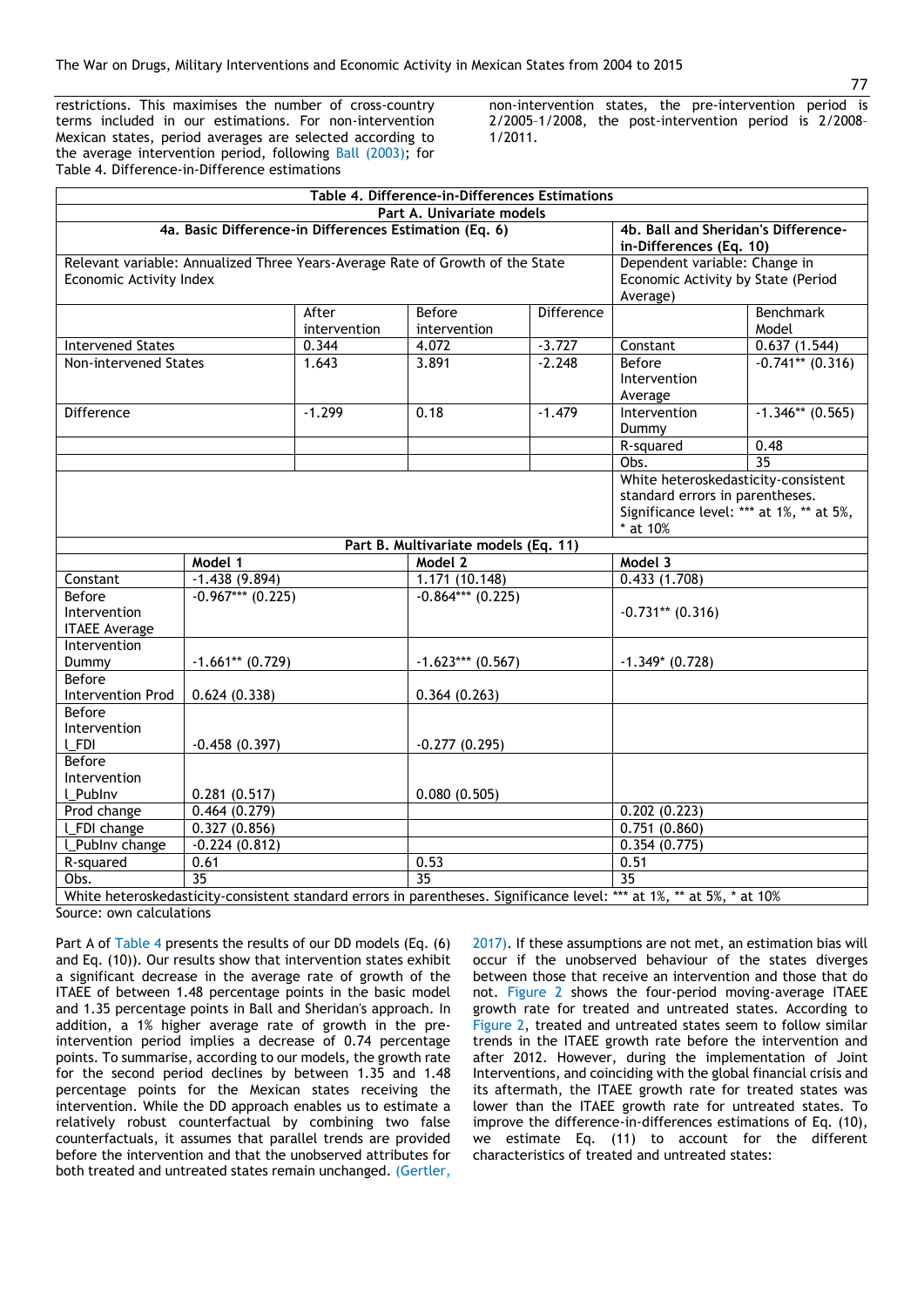

Figure 2. ITAEE trends in treated and untreated states. Source: INEGI

 $y_{i, Post} - y_{i, Pre} = \theta_1 + \theta_2 D_i + \theta_3 y_{i, Pre} + \theta_4 Prod_{i, Pre}$  $+ \theta_5 l_{FDl_{i,Pre}} + \theta_6 l_{Publnv_{i,Pre}}$ +  $\theta_7(Prod_{i, Post} - Prod_{i, Pre)}$ +  $\theta_8(l_{FDI_{i,Post}} - l_{FDI_{i,Pre}})$  $+ \theta_9(l_{\text{PubInv}_{i, Post}} - l_{\text{PubInv}_{i, Pre}})$  $+\omega$ (11)

where *Prod* accounts for productivity,  $l_{FDI}$  is the logarithm of net foreign direct investment and  $l_{\text{PubInv}}$  is the logarithm of public investment. All of these regressors are expected to impact the rate of growth of the ITAEE positively. In addition, the subscripts *Pre* and *Post* indicate the average before and after the intervention, respectively. Therefore, Eq. (11) includes the variation in those variables during treatment as regressors. A limitation in estimating Eq. (11) is the difference in the frequencies of the variables. Thus, we calculate the preand post-treatment averagewe calculate the pre- and posttreatment average for the independent variables with yearly data for the independent variables. Part B of Table 4 contains the results of different specifications derived from Eq. 11. In Models 1 to 3, the intervention dummy remains statistically significant with a negative sign. However, the difference-indifferences technique presents limitations regarding the two basic assumptions (parallel trends before intervention and unobserved characteristics remaining). A possibility for addressing these problems is to match intervention states with some other state, the characteristics of which on average, coincide (Abadie, 2005). Not surprisingly, in this case, the implied restriction on the number of individuals (states) renders such a strategy impossible.

As an alternative, in the following section, we estimate a panel model considering covariates that could influence the behaviour of the relevant variable after the intervention.

#### **1.5 Time fixed-effects panel regression**

Finally, we implement a time fixed-effect panel regression as an alternative robustness check. In this case, the panel specifications include time fixed effects as both intervention and non-intervention states received a common shock from the global financial crisis. Thus, our baseline model is as stated in Eq. (12):

$$
y_{it} = \gamma_1 + \gamma_2 Prod_{it} + \gamma_3 l\_FDI_{it} + \gamma_4 l\_PubInv_{it}\gamma_6
$$
  
+ *Population<sub>it</sub>* +  $\gamma_6$ *Homicides<sub>it</sub>*  
+  $\gamma_7$ *Intervention<sub>it</sub>* +  $\tau_t$  +  $\varepsilon_{it}$  (12)

where  $y_{it}$  is the annual rate of growth of the ITAEE series in state  $i$  at time  $t$ ;  $Prod_{it}$  is the ratio of the GDP per affiliated worker to the social security system in state  $i$  at time  $t$ ;  $l$ <sub>-FDI $_{it}$ </sub> is the logarithm of the net FDI in state  $i$  at time  $t$ ;  $l\_PubInv_{it}$  is the logarithm of public investment in state *i* at time *t*; Population<sub>it</sub> is the growth rate of the population; Homicides<sub>it</sub> is the number of homicides per 100,000 inhabitants in state *i* at time  $t$ ; and, finally, *Intervention*<sub>it</sub> is a dummy variable that takes the value 1 for an intervention state and 0 otherwise. In this case, we aim to measure two kinds of effects. On the one hand, we investigate whether the intervention effects are transitory using a dummy variable  $(Dummy\_transitory_{it}),$ which takes the value 1 uniquely in the intervention state in the year of the intervention and 0 otherwise. On the other hand, we determine whether the intervention effects are permanent using a dummy variable  $(Dummy\_level_{it})$  taking the value 1 from the year of the intervention up to the end of the period in the intervention states and 0 otherwise. To estimate the panel regression, we use annual data from 2004 to 2015.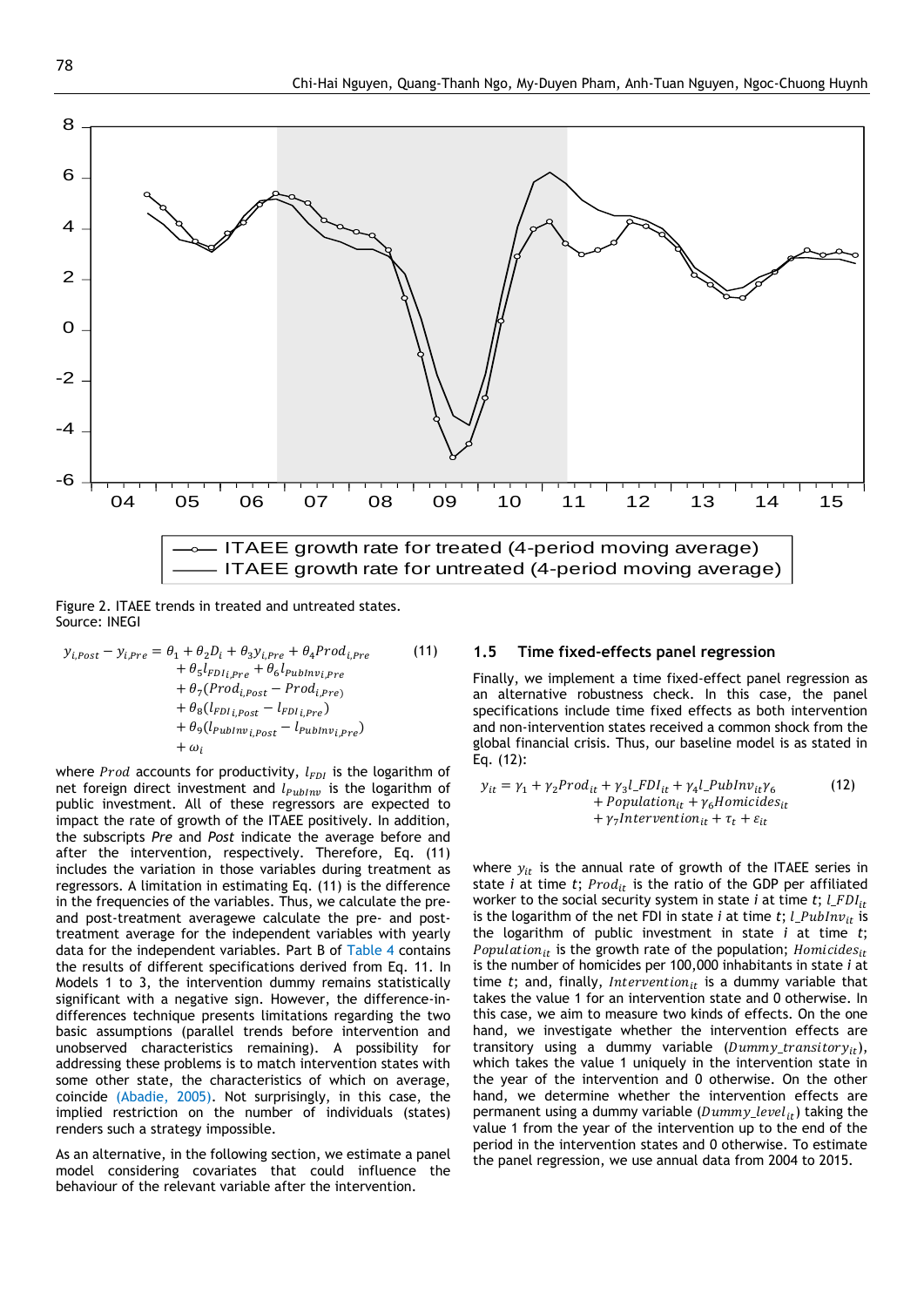#### Table 5. Panel estimations

| <b>Table 5. Panel estimations</b>                                                                   |            |            |            |            |            |  |
|-----------------------------------------------------------------------------------------------------|------------|------------|------------|------------|------------|--|
| Dependent variable: ITAEE                                                                           |            |            |            |            |            |  |
| Panel specification: Period fixed effects   Annual data   2004-2015                                 |            |            |            |            |            |  |
|                                                                                                     | Model 1    | Model 2    | Model 3    | Model 4    | Model 5    |  |
| Constant                                                                                            | 4.082      | 3.856      | 3.947      | 3.730      | 3.693      |  |
|                                                                                                     | (3.899)    | (3.907)    | (3.862)    | (3.926)    | (3.855)    |  |
| Prod                                                                                                | $0.552***$ | $0.555***$ | $0.555***$ | $0.556***$ | $0.555***$ |  |
|                                                                                                     | (0.069)    | (0.069)    | (0.069)    | (0.070)    | (0.072)    |  |
| <b>LFDI</b>                                                                                         | $0.405**$  | $0.413***$ | $0.405***$ | $0.410***$ | $0.391***$ |  |
|                                                                                                     | (0.127)    | (0.124)    | (0.127)    | (0.125)    | (0.134)    |  |
| l Publny                                                                                            | $-0.213$   | $-0.203$   | $-0.205$   | $-0.201$   | $-0.204$   |  |
|                                                                                                     | (0.183)    | (0.186)    | (0.183)    | (0.188)    | (0.185)    |  |
| Population                                                                                          | $0.807*$   | $0.781*$   | $0.790*$   | $0.799*$   | $0.858*$   |  |
|                                                                                                     | (0.448)    | (0.449)    | (0.451)    | (0.432)    | (0.420)    |  |
| Homicides                                                                                           | $-0.014$   | $-0.006$   | $-0.013$   |            |            |  |
|                                                                                                     | (0.009)    | (0.011)    | (0.009)    |            |            |  |
| Dummy level                                                                                         |            | $-0.677$   |            | $-0.825**$ |            |  |
|                                                                                                     |            | (0.414)    |            | (0.353)    |            |  |
| Dummy transitory                                                                                    |            |            | $-0.848$   |            | $-0.991$   |  |
|                                                                                                     |            |            | (0.676)    |            | (0.707)    |  |
| R-squared                                                                                           | 0.42       | 0.42       | 0.42       | 0.42       | 0.42       |  |
| Obs.                                                                                                | 381(32X12) | 381(32X12) | 381(32X12) | 381(32X12) | 381(32X12) |  |
| White cross-section standard errors & covariance. Significance level: *** at 1%, ** at 5%, * at 10% |            |            |            |            |            |  |

Source: own calculations

Table 5 shows the results of the estimation of Eq. (12) and the other specifications. The variable  $Prod_{it}$  is statistically significant, and the estimated parameter is consistent in all specifications. A similar case is found for the variable  $l\_FDI_{it}$ , which is statistically significant at the 5 per cent level in the five models. For their part,  $l\_PubInv_{it}$  and  $Homicides_{it}$  are not statistically significant.

When analysing the effects of the intervention, *Homicides* and the *dummy\_level* variables present a relatively high correlation (0.58). The two variables are related to the impact of the Joint Interventions on violence. Including both variables simultaneously in the model could translate into a multicollinearity problem. Therefore, in models 4 and 5, we do not include the *Homicides* variable but instead the dummy variables for transitory and permanent effects. Our results show that the impact of the interventions on state economic activity was harmful. As a result of the Joint Interventions, the number of homicides per 100,000 inhabitants increased in intervention states, negatively affecting the rate of growth of economic activity. Violence works as an inhibitor of economic activity by disincentivising long-term investment. When the *dummy level variable* is included, the intervention results in a decline in economic activity of around 0.825 percentage points in the intervention states' ITAEE growth rate. To summarise, the interrupted times series panel approach, the DD models and the panel regression estimation show that the Joint Interventions imply a decrease in economic activity for the intervention states of around 0.80 and 1.66 percentage points. The increase in violence associated with the Joint Interventions leads to business closures, discourages new investments, and promotes migratory movements and the relocation of firms to safer places (Carrasco, 2018; Garduño-Rivera, 2014). In addition, the presence of violence disincentivises labour participation (BenYishay & Pearlman, 2014) and decreases the economic complexity (Ríos, 2016) that would allow for specialisation in higher value-added activities.

#### **2. Conclusions**

In December 2006, Mexican President Felipe Calderon announced the beginning of the so-called war against illegal drug trafficking. An important part of the war on drugs has been

implemented through Joint Interventions, in which some Mexican states were treated with the main aim of reducing illegal drug trafficking-related violence.

In the last years, there have been many different attempts to evaluate the effects of the war on drugs (Ashby & Ramos, 2013; BenYishay & Pearlman, 2014; Carrasco, 2018; Enamorado et al., 2016; Márquez-Padilla, 2015; Miyar, 2016; Ríos, 2016; Robles, 2013; Verdugo-Yepes, 2015). However, the lack of clarity in its objectives (Atuesta-Becerra, 2014; Madrazo-Lajous, 2018) and the lack of available data make the evaluation difficult. Thus, the economic literature focuses on assessing the relationship between the war on drugs and the behaviour of relevant socioeconomic variables.

We examine the association between Joint Interventions and subnational economic activity in Mexico. Three econometric techniques were used to conduct the empirical analysis: a modified version of the interrupted time series methodology, a univariate difference-in-differences technique, and time fixedeffect panel regression. According to our findings, Mexican states treated by Joint Interventions presented a significant decrease in the ITAEE growth rate. Our results show that the interventions are associated with a substantial reduction in the average growth rate for the ITAEE of around 0.80 and 1.66 percentage points.

The decline in economic activities in the intervention states can be explained in terms of different channels. For instance, the increase in violence associated with the Joint Interventions not only leads to business closures and discourages new investment but also promotes migratory movements (Carrasco, 2018) and the relocation of firms to safer places (Garduño-Rivera, 2014) disincentivising labour participation (BenYishay & Pearlman, 2014) and decreasing economic complexity (Ríos, 2016). Therefore, in addition to crime prevention policies, the strategy to fight drug trafficking should be accompanied by regional development plans to avoid the adverse effects on economic activity associated with the increased violence of military interventions.

Numerous empirical studies consistently demonstrate a detrimental association between military involvement in the war on drugs and subnational economic activity. However,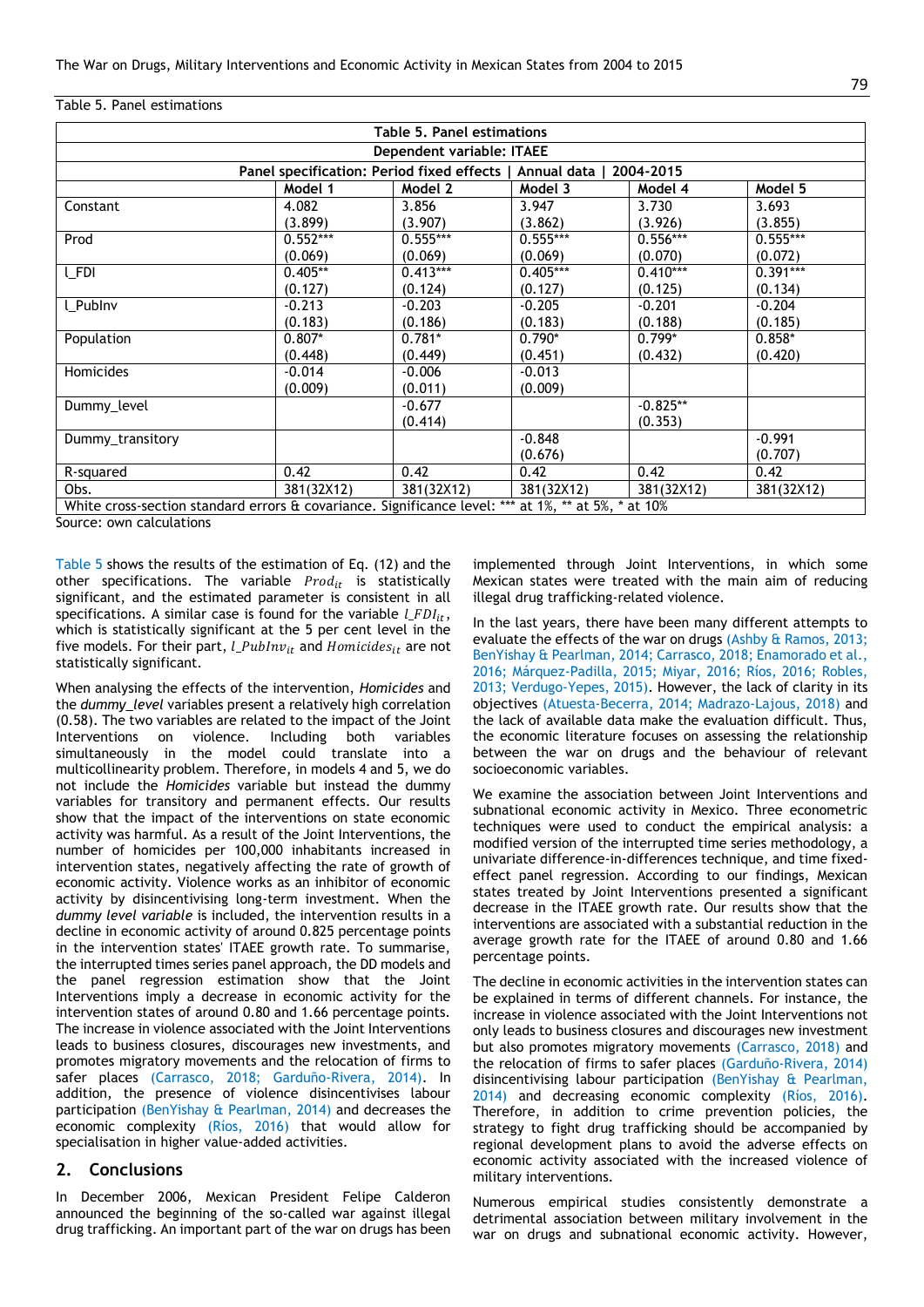providing evidence of a causal relationship is beyond the scope of this article since the techniques implemented require strict assumptions to conjecture the existence of causality. Our empirical strategy is based on different techniques that complement each other to address the problem of data unavailability. Therefore, future research should address these limitations.

#### **Reference**

- Abadie, A. (2005). Semiparametric Difference-in-Differences Estimators. *The Review of Economic Studies, 72*(1), 1-19. doi[:https://doi.org/10.1111/0034-6527.00321](https://doi.org/10.1111/0034-6527.00321)
- Anderton, C. H., & Carter, J. R. (2001). The Impact of War on Trade: An Interrupted Times-Series Study. *Journal of Peace Research, 38*(4), 445-457. doi[:https://doi.org/10.1177%2F0022343301038004003](https://doi.org/10.1177%2F0022343301038004003)
- Ashby, N. J., & Ramos, M. A. (2013). Foreign direct investment and industry response to organized crime: The Mexican case. *European Journal of Political Economy, 30*, 80-91. doi[:https://doi.org/10.1016/j.ejpoleco.2013.01.006](https://doi.org/10.1016/j.ejpoleco.2013.01.006)
- Atuesta-Becerra, L. H. (2014). La política de drogas en México 2006-2012: Análisis y resultados de una política prohibicionista, Colección de Cuadernos de Trabajo del Programa de Política de Drogas. México.
- Ball, L., Sheridan, N. (2003). Does Inflation Targeting Matter? . *Cambridge, MA*. doi[:https://doi.org/10.7208/9780226044736](https://doi.org/10.7208/9780226044736)
- Balmori de la Miyar, J. R. (2020). Breaking sad: drug-related homicides and mental well-being in Mexico. *International Review of Economics, 67*(4), 513-531. doi[:https://doi.org/10.1007/s12232-020-00354-w](https://doi.org/10.1007/s12232-020-00354-w)
- Barone, G., Narciso, G. (2013). The effect of organised crime on public funds *Banca D'Italia Working Papers. Italy*.
- Becker, G. S. (1968). Crime and Punishment: An Economic Approach. *J. Polit. Econ, 76*, 169–217. doi[:https://doi.org/10.1086/259394](https://doi.org/10.1086/259394)
- Bel, G., & Holst, M. (2018). Assessing the effects of the Mexican Drug War on economic growth: An empirical analysis. *Southern Economic Journal, 85*(1), 276-303. doi[:https://doi.org/10.1002/soej.12280](https://doi.org/10.1002/soej.12280)
- BenYishay, A., & Pearlman, S. (2014). Crime and Microenterprise Growth: Evidence from Mexico. *World Development, 56*, 139-152. doi[:https://doi.org/10.1016/j.worlddev.2013.10.020](https://doi.org/10.1016/j.worlddev.2013.10.020)
- Brück, T., & De Groot, O. J. (2013). The Economic Impact of Violent Conflict. *Defence and Peace Economics, 24*(6), 497-501.
	- doi[:https://doi.org/10.1080/10242694.2012.723153](https://doi.org/10.1080/10242694.2012.723153)
- Carrasco, C. A., Durán-Bustamante, M. (2018). War on drugs, violence, and the share of low-income workers in Mexico. *Economics Bulletin, 38*(2), 696-702. Retrieved from [http://www.accessecon.com/Pubs/EB/2018/Volume38/](http://www.accessecon.com/Pubs/EB/2018/Volume38/EB-18-V38-I2-P68.pdf) [EB-18-V38-I2-P68.pdf](http://www.accessecon.com/Pubs/EB/2018/Volume38/EB-18-V38-I2-P68.pdf)
- Collier, P. (1999). On the economic consequences of civil war. *Oxford Economic Papers, 51*(1), 168-183. doi[:https://doi.org/10.1093/oep/51.1.168](https://doi.org/10.1093/oep/51.1.168)
- Dickenson, M. (2014). The Impact of Leadership Removal on Mexican Drug Trafficking Organizations. *Journal of Quantitative Criminology, 30*(4), 651-676. doi[:https://doi.org/10.1007/s10940-014-9218-5](https://doi.org/10.1007/s10940-014-9218-5)
- Duran-Martinez, A. (2015). To Kill and Tell? State Power, Criminal Competition, and Drug Violence. *Journal of Conflict Resolution, 59*(8), 1377-1402. doi[:https://doi.org/10.1177/0022002715587047](https://doi.org/10.1177/0022002715587047)
- Enamorado, T., López-Calva, L. F., & Rodríguez-Castelán, C. (2014). Crime and growth convergence: Evidence from Mexico. *Economics Letters, 125*(1), 9-13. doi[:https://doi.org/10.1016/j.econlet.2014.07.033](https://doi.org/10.1016/j.econlet.2014.07.033)
- Enamorado, T., López-Calva, L. F., Rodríguez-Castelán, C., & Winkler, H. (2016). Income inequality and violent crime: Evidence from Mexico's drug war. *Journal of Development Economics, 120*, 128-143. doi[:https://doi.org/10.1016/j.jdeveco.2015.12.004](https://doi.org/10.1016/j.jdeveco.2015.12.004)
- Gardeazabal, J. (2012). Methods For Measuring Aggregate Costs Of Conflict. *in: Garfinkel, M.R., Skaperdas, S. (Eds.), The Oxford Handbook of the Economics of Peace and Conflict. Oxford University Press*. doi[:https://doi.org/10.1093/oxfordhb/9780195392777.0](https://doi.org/10.1093/oxfordhb/9780195392777.013.0011) [13.0011](https://doi.org/10.1093/oxfordhb/9780195392777.013.0011)
- Garduño-Rivera, R. (2014). Evaluación económica del efecto regional de las drogas ilícitas en México. *Colección de Cuadernos de Trabajo del Programa de Política de Drogas. México*.
- Gertler, P. J., Martínez, S., Premand, P., Rawlings, L.B., Vermeersch, C.M.J. (2017). *La evaluación de impacto en la práctica*.
- Guerrero, E. (2013). Towards a Transformation of Mexico's Security Strategy. *The RUSI Journal, 158*(3), 6-12. doi[:https://doi.org/10.1080/03071847.2013.807579](https://doi.org/10.1080/03071847.2013.807579)
- Imbens, G. M., Wooldridge, J.M. (2007). Difference-in-Differences Estimation, in: What Is New in Econometrics? *NBER Summer Institute Lecture Notes 10*, 1–19. doi[:https://doi.org/10.1002/chem.200800738](https://doi.org/10.1002/chem.200800738)
- Madrazo-Lajous, A. C.-O., R., Romero-Vadillo, J.J. . (2018). La guerra contra las drogas". Análisis de los combates de las fuerzas públicas 2006-2011. Polít. Gob *25*(2), 379-402.
- Márquez-Padilla, F., Pérez-Arce, F., Rodríguez-Castelán, C. (2015). The (non-) Effect of Violence on Education: Evidence from the "War on Drugs" in Mexico. *Policy Research Working* 7230. doi[:https://dx.doi.org/10.2139/ssrn.2793566](https://dx.doi.org/10.2139/ssrn.2793566)
- Miyar, J. R. B. d. l. (2016). The Economic Consequences of the Mexican Drug War. *Peace Economics, Peace Science and Public Policy, 22*(3), 213-246. doi[:https://doi.org/10.1515/peps-2016-0014](https://doi.org/10.1515/peps-2016-0014)
- Pinotti, P. (2015b). The Economic Costs of Organised Crime: Evidence from Southern Italy. *The Economic Journal, 125*(586), F203-F232. doi[:https://doi.org/10.1111/ecoj.12235](https://doi.org/10.1111/ecoj.12235)
- Plan Nacional de Desarrollo, -. (2007). Poder Ejecutivo Federal. *México*. **Retrieved** from [http://www.paot.org.mx/centro/programas/federal/07](http://www.paot.org.mx/centro/programas/federal/07/pnd07-12.pdf) [/pnd07-12.pdf](http://www.paot.org.mx/centro/programas/federal/07/pnd07-12.pdf)
- Poiré, A. (2011). Los Operativos Conjuntos [WWW Document]. Blog la Pres. Retrieved from [http://calderon.presidencia.gob.mx/el-blog/los](http://calderon.presidencia.gob.mx/el-blog/los-operativos-conjuntos/)[operativos-conjuntos/](http://calderon.presidencia.gob.mx/el-blog/los-operativos-conjuntos/)
- República, P. d. l. (2006). Anuncio sobre la Operación Conjunta Michoacán.
- Ríos, V. (2016). The impact of crime and violence on economic sector diversity.
- Robles, G., Calderón, G., Magaloni, B. (2013). Las consecuencias económicas de la violencia del narcotráfico en México. *Doc. Trab. del BID #IDB-WP-426 1–49*.
- Sánchez-Juárez I., D.-B. M. (2021). Guerra contra el narcotráfico y desempeño económico regional en México, en L. de J. Almonte, Y. Carbajal-Suárez y V. Torres-Preciado, eds. Actividad económica en México. *Un análisis sectorial. Ediciones Eón/ UAEMEX*, 123-141.
- Smith, R. P. (2014). The economic costs of military conflict. *Journal of Peace Research, 51*(2), 245-256. doi[:https://doi.org/10.1177%2F0022343313496595](https://doi.org/10.1177%2F0022343313496595)
- Velásquez, R. (2020). La Educación Virtual en tiempos de Covid-19. *Revista Científica Internacional, 3*(1), 19-25. doi[:https://doi.org/10.46734/revcientifica.v2i1.8](https://doi.org/10.46734/revcientifica.v2i1.8)
- Verdugo-Yepes, C., Pedroni, P., Hu, X. (2015). Crime and the Economy in Mexican States: Heterogeneous Panel Estimates (1993-2012). *IMF Work*, 59.